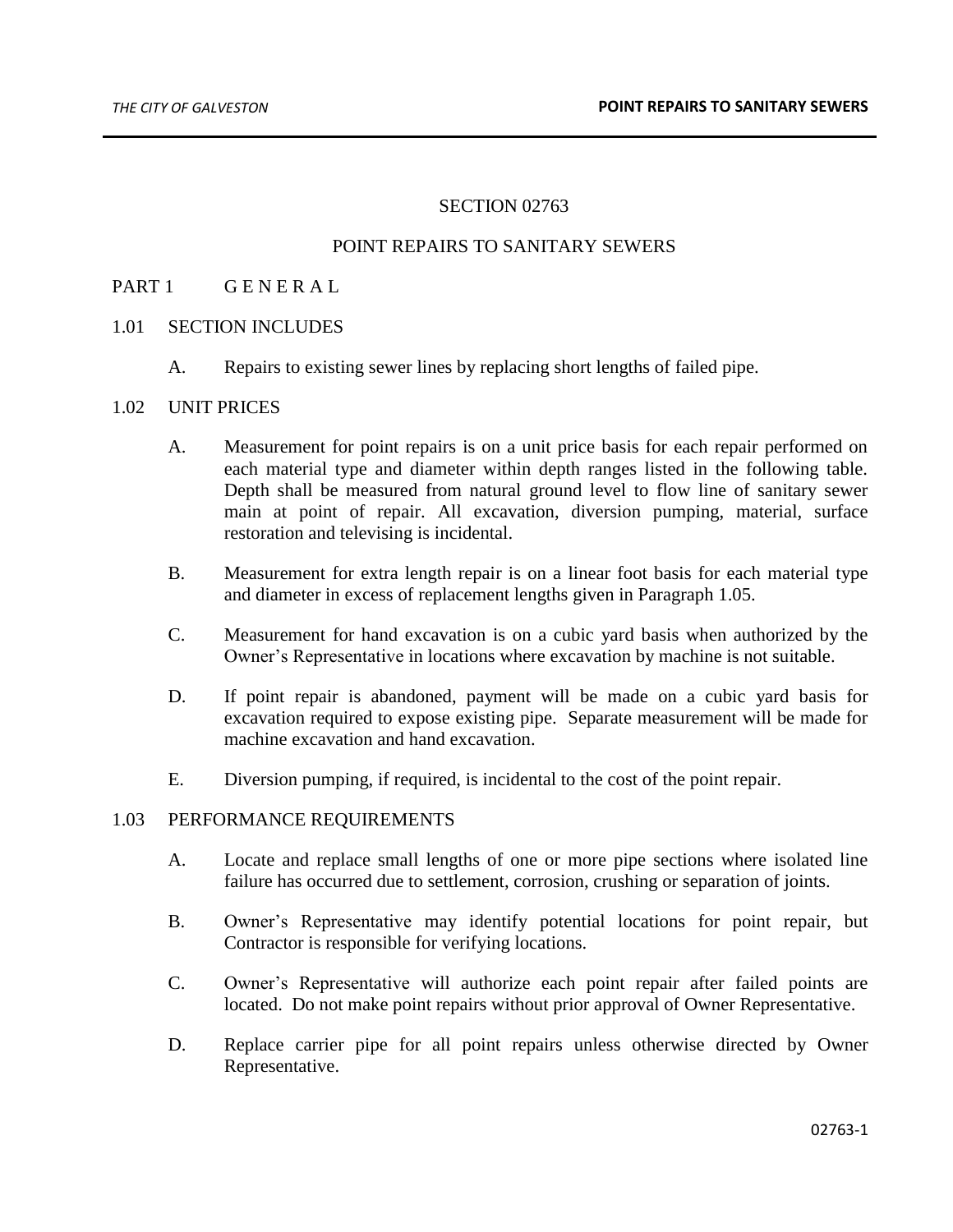E. Minimum length of pipe to be replaced shall be determined by the Owner's Representative.

# 1.04 SUBMITTALS

- A. Submittals shall conform to requirements of all sections and provisions of these specifications.
- B. Submit product data for each pipe product, fittings, and jointing material.
- C. Submit certified test results prepared by manufacturer for jointing material integrity.
- D. Submit alternative lining systems for ductile iron pipe for approval.

# 1.05 SEQUENCING

- A. Complete point repairs before rehabilitating sewer between adjacent manholes.
- B. Clean line and make closed-circuit television inspection for each point repair.

## PART 2 PRODUCTS

#### 2.01 MATERIALS

- A. Materials for point repairs, other than those specified, may be considered for use in rehabilitation of existing sewers.
- B. For consideration of other materials, submit complete manufacturer's data including material, sizes, flow carrying capacity, installation procedures and history of similar installations to Owner Representative for evaluation

#### 2.02 PVC PIPE

A. PVC sewer pipe and joints: 6 inch through 18-inch pipe conforming requirements of Section 02620.

#### 2.03 DUCTILE IRON PIPE

- A. Ductile iron pipe: 4 inch thorough 48 inch, conforming to requirements of Section 02610.
- B. Fittings: Push-on end joint fittings with bell-and-spigot ends, with bell modified for push-on joint, conforming to requirements of Section 02610.
- C. Interior Coating: Conform to requirements of Section 02610 for sanitary sewers.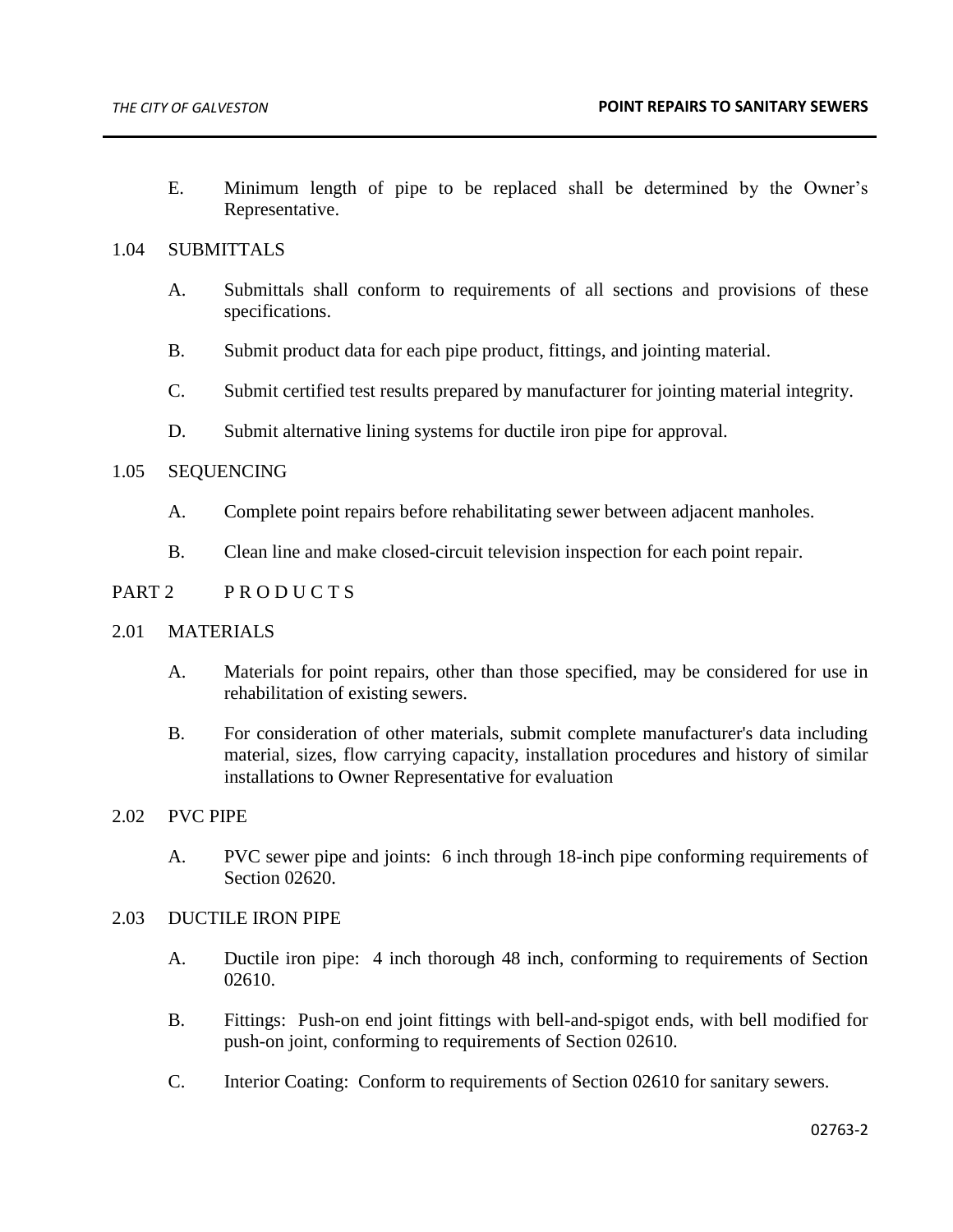D. Exterior coating: 8-mil polyethylene tubular material conforming to requirements of Section 02630.

# 2.04 REINFORCED CONCRETE PIPE

A. Reinforced concrete pipe and joints: Conform to requirements of Section 02615. Reinforced concrete pipe may be used for sewers 24-inches in diameter and larger.

## 2.05 JOINTING MATERIALS

A. Use Fernco adapters secured with 1/2-inch stainless steel bands, or approved equal.

# PART 3 E X E C U T I O N

## 3.01 PROTECTION

- A. Provide barricades and warning lights and signs, for excavations created by point repairs.
- B. Do not allow sand, debris or runoff to enter sewer system.

#### 3.02 EXCAVATION

- A. Excavate trenches in accordance with Section 02227.
- B. Perform work in accordance with OSHA standards. Employ a Trench Safety System as specified in Section 01526 for excavations over 5 feet deep.
- C. Install and operate necessary dewatering and surface water control measures in accordance with requirements of Section 01563.

## 3.03 DIVERSION PUMPING

- A. Install and operate diversion pumping equipment to maintain sewage flow and to prevent backup or overflow. Obtain approval for diversion pumping equipment and procedures from Owner Representative.
- B. Design all piping, joints and accessories to withstand twice the maximum system pressure or 50 psi, whichever is greater.
- C. In the event of accidental spill or overflow, immediately stop the overflow and take action to clean up and disinfect spillage. Promptly notify Owner Representative so that required reporting can be made to the TCEQ and the Environmental Protection Agency.

## 3.04 TYPICAL SEQUENCE OF POINT REPAIR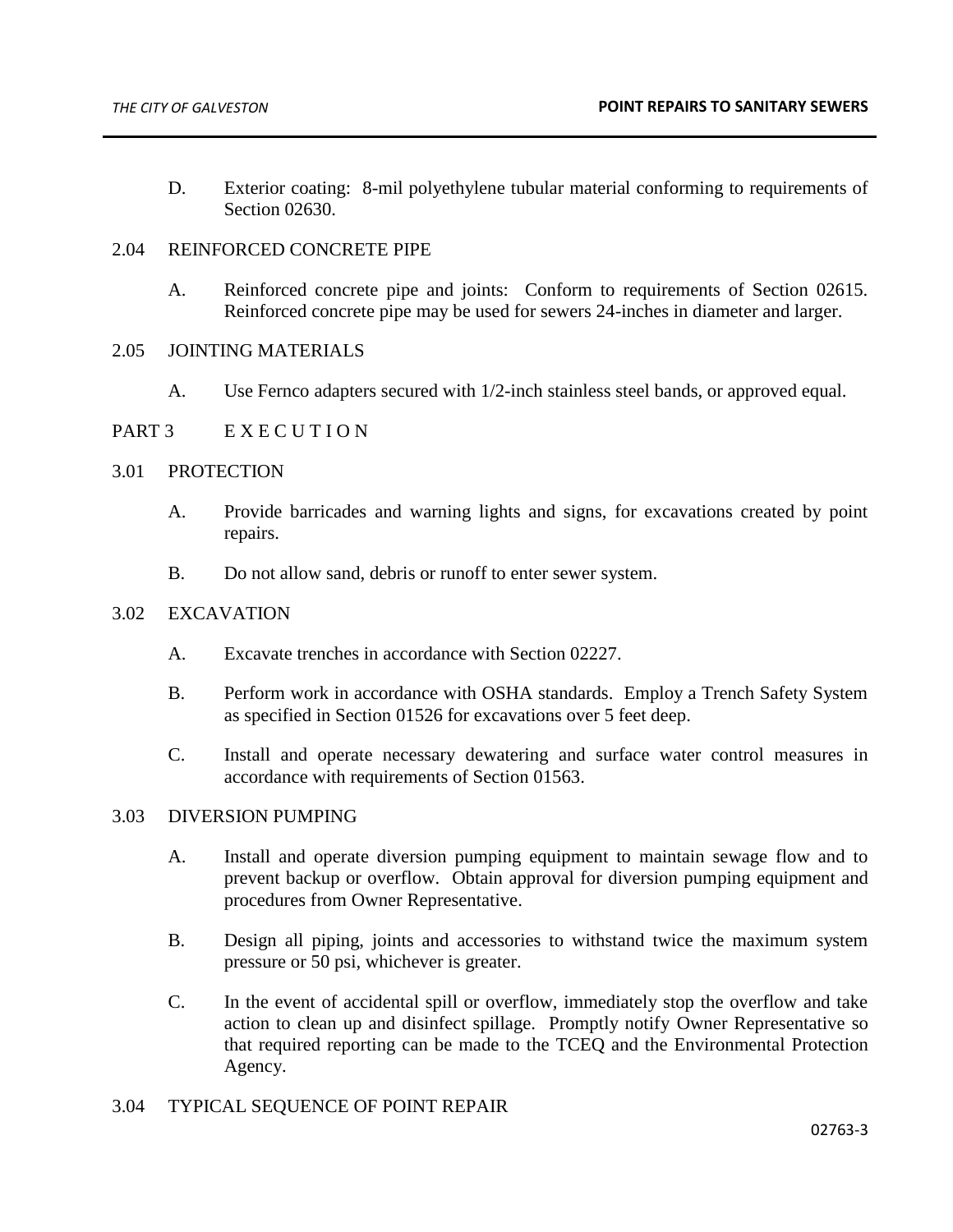- A. Survey, clean and televise to verify the location of point repair.
- B. Excavate to the minimum length of existing pipe to be replaced.
- C. Prior to replacing pipe, determine condition of the existing line on both sides of point repair by lamping the line a minimum of 10 feet in each direction. Determine whether additional lengths of line beyond "minimum length" criteria, need replacement. Report need for additional replacement to Owner Representative and obtain approval before proceeding.
- D. Remove and replace failed pipe and connect to existing pipe using Fernco couplings. If joints cannot be made watertight using Fernco adapters, place waterstop gaskets on each joint and encase in a reinforced concrete collar as indicated on the Drawings. Place concrete as specified in Section 03305. Reconnect affected service connections or stacks.
- E. Establish proper grade for the pipe being replaced using methods acceptable to Owner Representative.
- F. After completion of point repair, but prior to backfill, perform a smoke test in the presence of Owner Representative. Testing as specified in Section 02732. Repair and retest sections that fail.
- G. Encase exposed pipe in cement stabilized sand conforming to Section 02252 as indicated on Drawings.
- H. Backfill the excavation as specified in Section 02227.
- I. Replace pavement or sidewalks removed or damaged by excavation in accordance with Section 02571. In unpaved areas, bring surface to grade and slope surrounding the excavation. Replace a minimum of 4 inches of topsoil and seed area in accordance with Section 02932.
- J. Perform a post-completion TV inspection as specified in Section 02732. Point repairs that have offset joints, non-uniform grade or alignment, or other unsatisfactory conditions, shall be rejected. Replace pipe and bedding as required when work is rejected.

# 3.05 ABANDONMENT OF POINT REPAIR

- A. If a pipe is exposed and found in good condition, not requiring a point repair, notify Owner Representative who will record abandonment of point repair.
- B. Backfill the excavation, replace pavement or sidewalk and repair and seed or sod unpaved areas, as specified in paragraph 3.04.